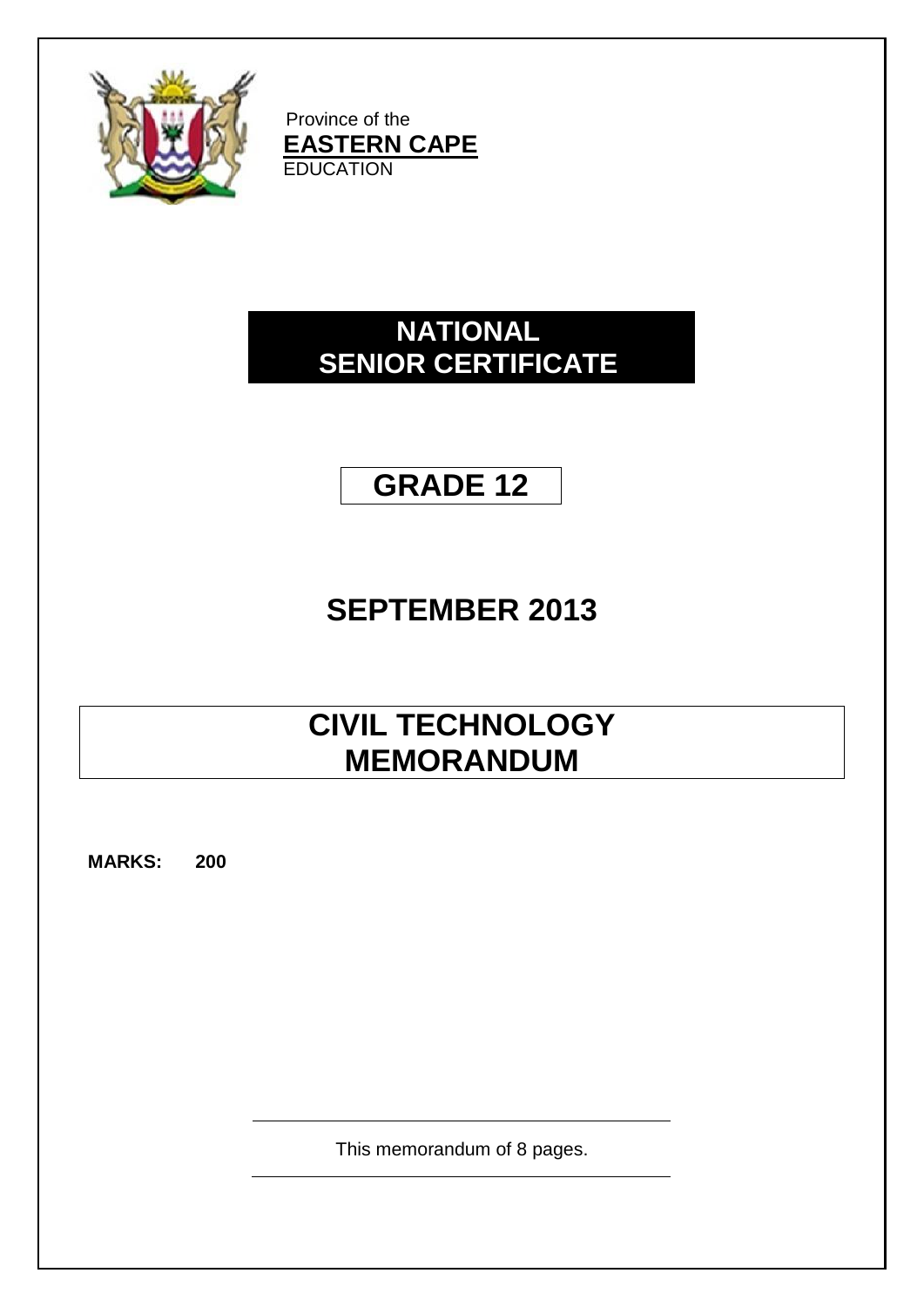### **QUESTION 1: CONSTRUCTION PROCESSES**

| 1.1     | $\bullet$<br>$\bullet$<br>$\bullet$<br>$\bullet$<br>$\bullet$ | Wear safety goggles.<br>Hold machine firm with both hands.<br>Remove the chuck key from chuck before switching on the drill.<br>Keep the power cord away from sharp edges.<br>Small pieces to be drilled must be clamped in a vice.<br>The machine must stop before it is put down.                                                                                                                                                                                                               | (Any 4 x 1)    | (4) |
|---------|---------------------------------------------------------------|---------------------------------------------------------------------------------------------------------------------------------------------------------------------------------------------------------------------------------------------------------------------------------------------------------------------------------------------------------------------------------------------------------------------------------------------------------------------------------------------------|----------------|-----|
| 1.2     | $\bullet$                                                     | Half lapped joint                                                                                                                                                                                                                                                                                                                                                                                                                                                                                 |                | (1) |
| 1.3     | Scaffolding                                                   |                                                                                                                                                                                                                                                                                                                                                                                                                                                                                                   |                |     |
|         | 1.3.1                                                         | Scaffolding are temporary frameworks which are constructed to<br>support material and workmen working high above the ground.                                                                                                                                                                                                                                                                                                                                                                      |                | (2) |
|         | 1.3.2                                                         | Pipe scaffolds and trestles                                                                                                                                                                                                                                                                                                                                                                                                                                                                       |                | (2) |
|         | 1.3.3                                                         | Base plate                                                                                                                                                                                                                                                                                                                                                                                                                                                                                        |                | (1) |
|         | 1.3.4                                                         | Must be constructed on level ground.<br>Must be rigid.<br>$\bullet$<br>Protruding ends must be covered.<br>Must not be overloaded.<br>Materials must be placed so that workers can move freely.<br>$\bullet$<br>Must be connected to the building.<br>Clamps and couplers must be rigid.<br>Pipes must be in good condition.<br>Must be constructed upright.<br>$\bullet$<br>May not move with workers still on it.<br>$\bullet$<br>No unauthorised persons are allowed on scaffolds. (Any 5 x 1) |                | (5) |
| 1.4     |                                                               | Roof screws, hook-bolt and nut                                                                                                                                                                                                                                                                                                                                                                                                                                                                    |                | (2) |
| 1.5     | $\bullet$                                                     | Keep trusses vertically in position.<br>Ensure that the top and bottom parts of rafters stay straight.<br>Keep spacing constant.<br>Ensure that sections taking pressure will not bend.                                                                                                                                                                                                                                                                                                           | $(4 \times 1)$ | (4) |
| $1.6\,$ | $\bullet$                                                     | Place pressure on wound to stop bleeding and apply pressure<br>bandage.<br>Lift the limb higher than the body and keep the body warm.                                                                                                                                                                                                                                                                                                                                                             | $(2 \times 1)$ | (2) |
| 1.7     |                                                               | Coal tar creosotes<br>Aqueous solutions of metallic salts<br>Solutions in volatile organic solvents                                                                                                                                                                                                                                                                                                                                                                                               |                | (3) |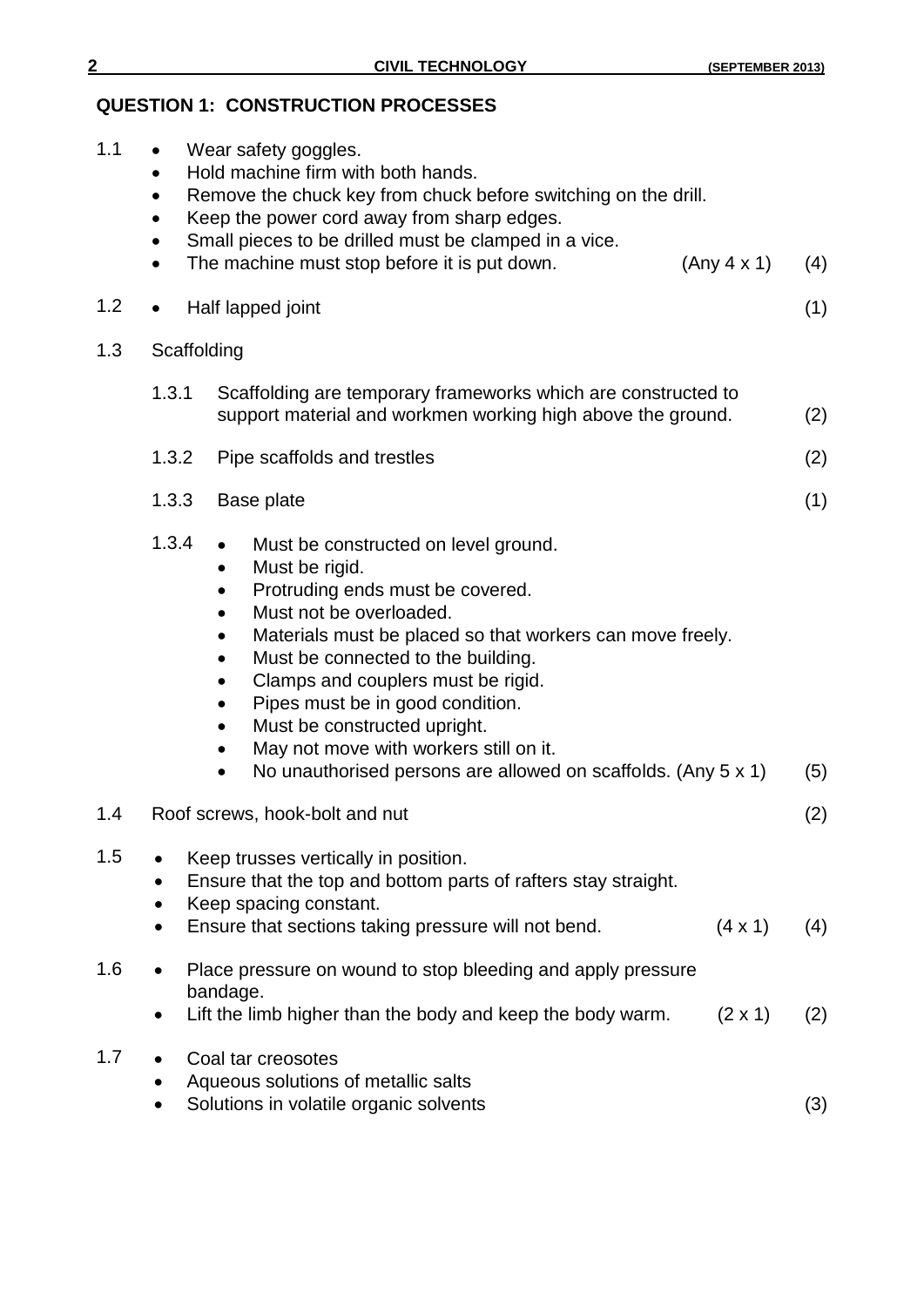| 1.8 | Heat<br>Oxygen<br>Fuel                                                                                                                                                                                                                                                                                                                                                                              | (3)           |
|-----|-----------------------------------------------------------------------------------------------------------------------------------------------------------------------------------------------------------------------------------------------------------------------------------------------------------------------------------------------------------------------------------------------------|---------------|
| 1.9 | $CO2$ - or dry chemical fire extinguisher                                                                                                                                                                                                                                                                                                                                                           | (1)<br>$[30]$ |
|     | <b>QUESTION 2: ADVANCED CONSTRUCTION PROCESSES</b>                                                                                                                                                                                                                                                                                                                                                  |               |
| 2.1 | Piled foundation (Piling) is a concrete column that forms the deepest part of<br>a foundation and help to distribute the weight of the building onto firmer<br>ground.                                                                                                                                                                                                                              | (2)           |
| 2.2 | At unstable ground where the ground is not firm enough to support the<br>weight of the building.                                                                                                                                                                                                                                                                                                    | (1)           |
| 2.3 | It is cheaper than solid floors<br>$\bullet$<br>Excellent constructional integrity<br>$\bullet$<br>Easy and time saving<br>$\bullet$<br>No skilled labour required<br>$\bullet$<br>Improved sound and temperature insulation<br>$\bullet$<br>Minimal boxing required<br>$\bullet$<br>Quality plastered architrave with no joints<br>$\bullet$<br>(Any 4 x 1)<br>Less concrete required<br>$\bullet$ | (4)           |
| 2.4 | Concrete blocks (hollow blocks)<br>$\bullet$<br>Rib (precast concrete beam)<br>٠<br>Steel reinforcement<br>$\bullet$<br>(Any 3 x 1)<br>Wet concrete                                                                                                                                                                                                                                                 | (3)           |
| 2.5 | Weld<br><b>Rivets</b><br>Bolt and nut                                                                                                                                                                                                                                                                                                                                                               | (3)           |
| 2.6 | Round concrete column                                                                                                                                                                                                                                                                                                                                                                               |               |
|     | Steel rod                                                                                                                                                                                                                                                                                                                                                                                           |               |
|     | Helix binder<br>Labels $-4$<br>Accuracy $-6$<br>Concrete column                                                                                                                                                                                                                                                                                                                                     |               |
|     | Scale 1: 10                                                                                                                                                                                                                                                                                                                                                                                         | (10)          |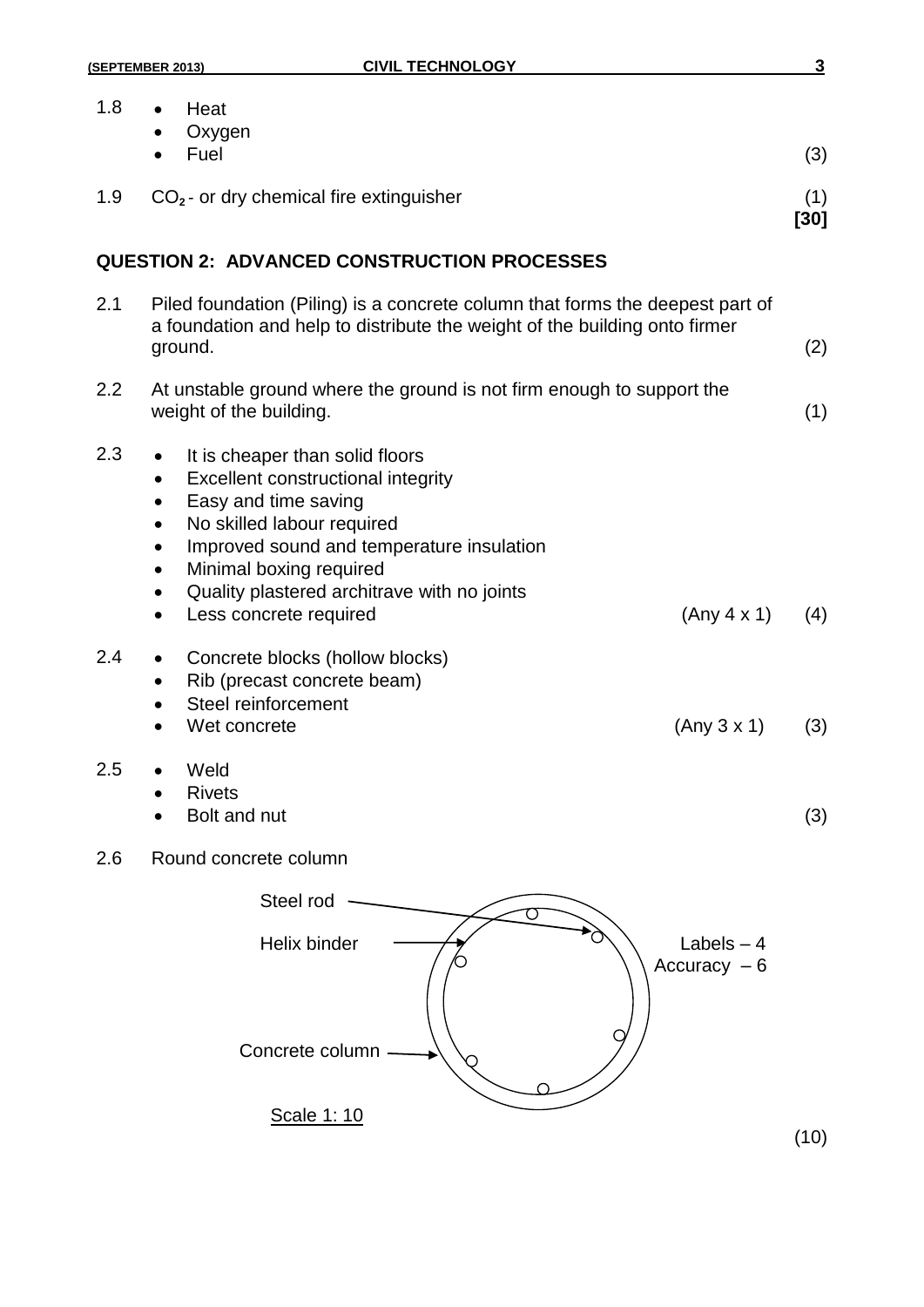| 4    | <b>CIVIL TECHNOLOGY</b>                                                                                                                                                                                                    | (SEPTEMBER 2013)      |
|------|----------------------------------------------------------------------------------------------------------------------------------------------------------------------------------------------------------------------------|-----------------------|
| 2.7  | Height and distance from dumpy level to the object.                                                                                                                                                                        | (2)                   |
| 2.8  | Slump test and cube test                                                                                                                                                                                                   | (2)                   |
| 2.9  | Mass concrete is used at firm soil for single story buildings without<br>reinforcement $\sqrt{v}$ and reinforced concrete is reinforced with steel rods. $\sqrt{v}$                                                        | (4)                   |
| 2.10 | Fan type roof truss                                                                                                                                                                                                        |                       |
|      |                                                                                                                                                                                                                            | (6)                   |
| 2.11 | Plunge pumps can be installed.<br>Gutters at roofs with downpipes to channel water away from building.<br>Place plastic membrane on outside of wall and under floor.<br>Drainage channels to take water away.<br>$\bullet$ | (3)<br>[40]           |
|      | <b>QUESTION 3: CIVIL SERVICES</b>                                                                                                                                                                                          |                       |
| 3.1  | (Missing word)                                                                                                                                                                                                             |                       |
|      | thermostat<br>3.1.1                                                                                                                                                                                                        |                       |
|      | 3.1.2<br>manhole                                                                                                                                                                                                           |                       |
|      | 3.1.3<br>grease trap                                                                                                                                                                                                       |                       |
|      | ball valve<br>3.1.4                                                                                                                                                                                                        |                       |
|      | 3.1.5<br>red                                                                                                                                                                                                               | $(5 \times 1)$<br>(5) |
| 3.2  | From the distribution board the power is distributed to the service points in<br>the house.                                                                                                                                | (1)                   |
| 3.3  | The PVC-pipes are light in weight.<br>Get in long lengths<br>Less joints needed.<br>Easy to install.<br>Good flow efficiency.<br>Resistant to most chemicals.<br>Tight joints possible.                                    | (Any 5 x 1)<br>(5)    |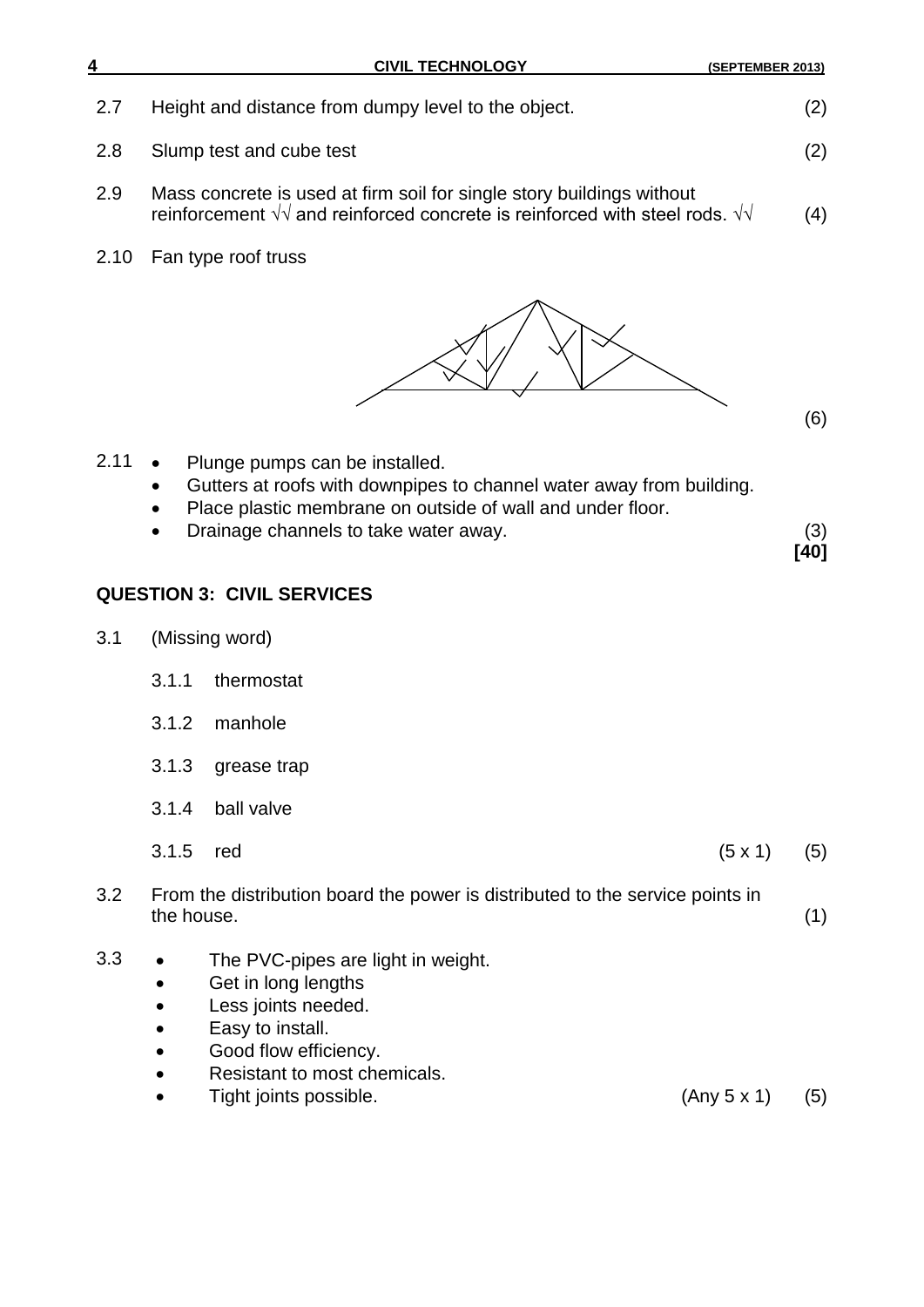|     | (SEPTEMBER 2013) | <b>CIVIL TECHNOLOGY</b>                                                                                                                                                                                                                                                                                                                                                                                                      | $5\phantom{.0}$ |
|-----|------------------|------------------------------------------------------------------------------------------------------------------------------------------------------------------------------------------------------------------------------------------------------------------------------------------------------------------------------------------------------------------------------------------------------------------------------|-----------------|
| 3.4 |                  | Water from reservoirs of local authorities are divided into main supply<br>pipes $\sqrt{ }$ and distribution pipes $\sqrt{ }$ to where it is needed. Municipal<br>distribution lines runs underground $\sqrt{ }$ alongside the residential site to a<br>service point where a municipal stop cock $\sqrt{ }$ and water meter $\sqrt{ }$ are<br>situated. From the water meter the service pipe $\sqrt{ }$ runs to the house. | (5)             |
| 3.5 |                  | Radioactive material is used to heat water to produce steam which turns<br>turbines to generate electricity.                                                                                                                                                                                                                                                                                                                 | (2)             |
| 3.6 |                  | Clean energy / no waste products.<br>Relatively maintenance-free.                                                                                                                                                                                                                                                                                                                                                            | (2)             |
| 3.7 |                  | Solar panels must face north.<br>Must be tilted at a 35 degree angle.<br>Must be SABS approved.<br>Panels must not be in the shade.<br>Circulation pipes must be insulated to avoid heat loss.<br>(Any 4 x 1)                                                                                                                                                                                                                | (4)             |
| 3.8 | drains.          | A rodding eye is installed to give easy access to drain pipes.<br>Advantage: Cleaning rods can be pushed through to clean or unblock                                                                                                                                                                                                                                                                                         | (2)             |
| 3.9 | 3.9.1            | B                                                                                                                                                                                                                                                                                                                                                                                                                            | (1)             |
|     | 3.9.2            | <b>MH</b>                                                                                                                                                                                                                                                                                                                                                                                                                    | (1)             |
|     | 3.9.3            | G                                                                                                                                                                                                                                                                                                                                                                                                                            | (1)             |
|     | 3.9.4            | <b>VP</b>                                                                                                                                                                                                                                                                                                                                                                                                                    | (1)<br>[30]     |

### **QUESTION 4: MATERIALS AND QUANTITIES**

| 4.1 | Thermo plastics – Can be heated to change shape.<br>Thermo-hardened plastics - Hard and brittle and cannot be heated to |                               |     |
|-----|-------------------------------------------------------------------------------------------------------------------------|-------------------------------|-----|
|     | change shape.                                                                                                           |                               | (4) |
| 4.2 |                                                                                                                         | Pattern glass / stained glass | (1) |
| 4.3 | 4.3.1                                                                                                                   | $\Box$                        | (1) |
|     | 4.3.2                                                                                                                   | E.                            | (1) |
|     | 4.3.3                                                                                                                   | B                             | (1) |
|     | 4.3.4                                                                                                                   | $\mathsf{A}$                  | (1) |
|     | 4.3.5                                                                                                                   |                               | (1) |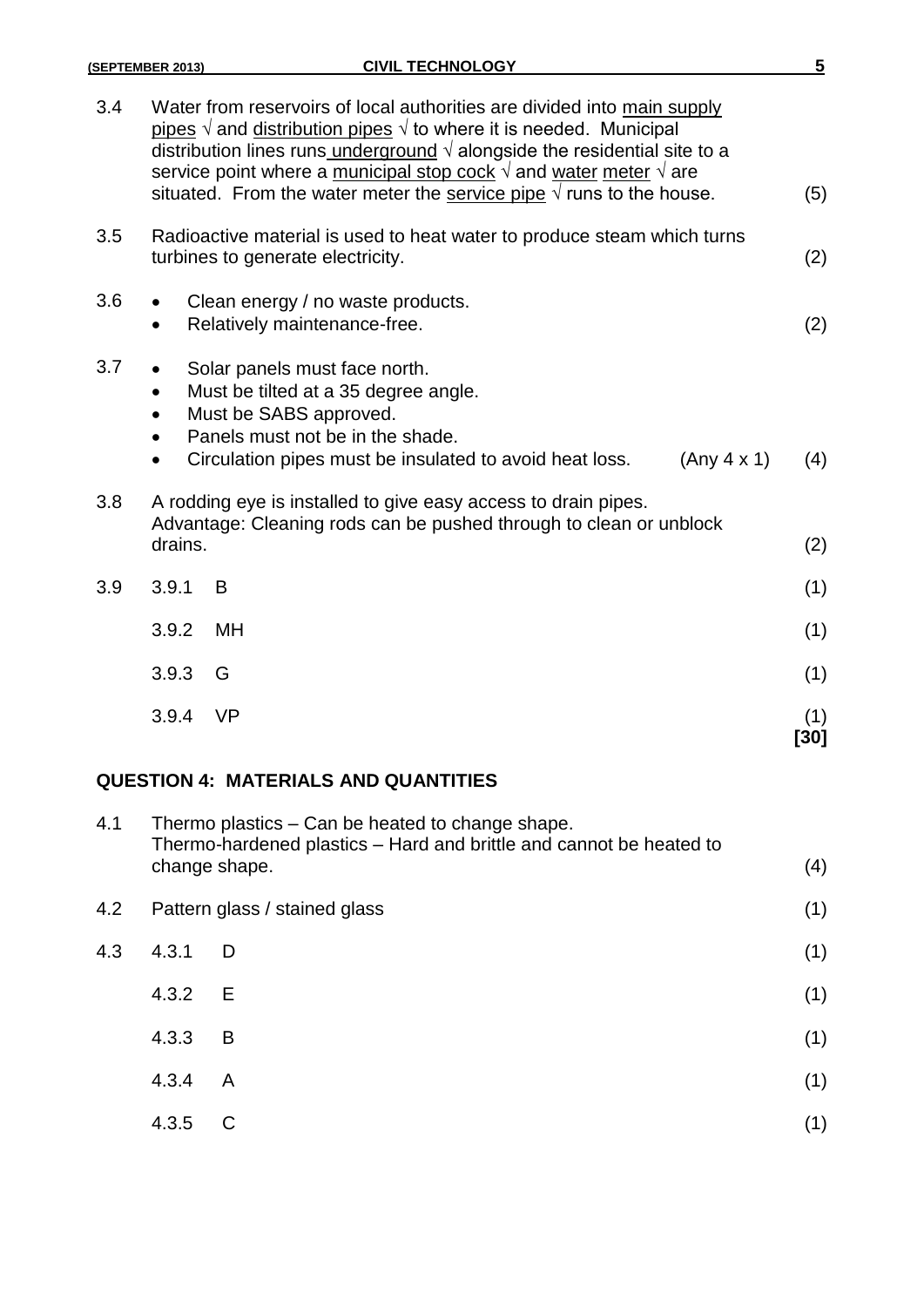4.4 List of quantities. Roof truss (All wood 114 mm wide and 38 mm thick)

| <b>Description</b>                    | <b>Amount</b><br>needed | Length   | <b>Subtotals</b><br>lengths needed |      |
|---------------------------------------|-------------------------|----------|------------------------------------|------|
| $A -$ Rafter                          | $16 \checkmark$         | 6 500 mm | 104 000 mm √                       |      |
| $B$ – Tie beam                        | $8 \checkmark$          | 4 400 mm | 35 200 mm √                        |      |
| $C - King$ post                       | $8 \checkmark$          | 2 100 mm | 16 800 mm √                        |      |
| $D -$ Strut                           | $16 \checkmark$         | 1800 mm  | 28 800 mm √                        |      |
| $E - H$ anger                         | $16 \checkmark$         | 1 500 mm | 24 000 mm √                        |      |
| Total length needed for eight trusses |                         |          | 208 800 mm √√                      | (12) |

- 4.5 Prevent wood from rotting.
	- Prevent termites and worms from weakening wood.
	- Ensure long life-span of wood.  $(3 \times 1)$  (3)

| 4.6 | Water activates a chemical reaction with cement for the hardening of the<br>materials to take place. It helps to mix the ingredients. | (2) |
|-----|---------------------------------------------------------------------------------------------------------------------------------------|-----|
| 4.7 | Eating utensils<br>$\bullet$                                                                                                          |     |

- Electrical conductors
- Window frames  $(3 \times 1)$  (3) **[30]**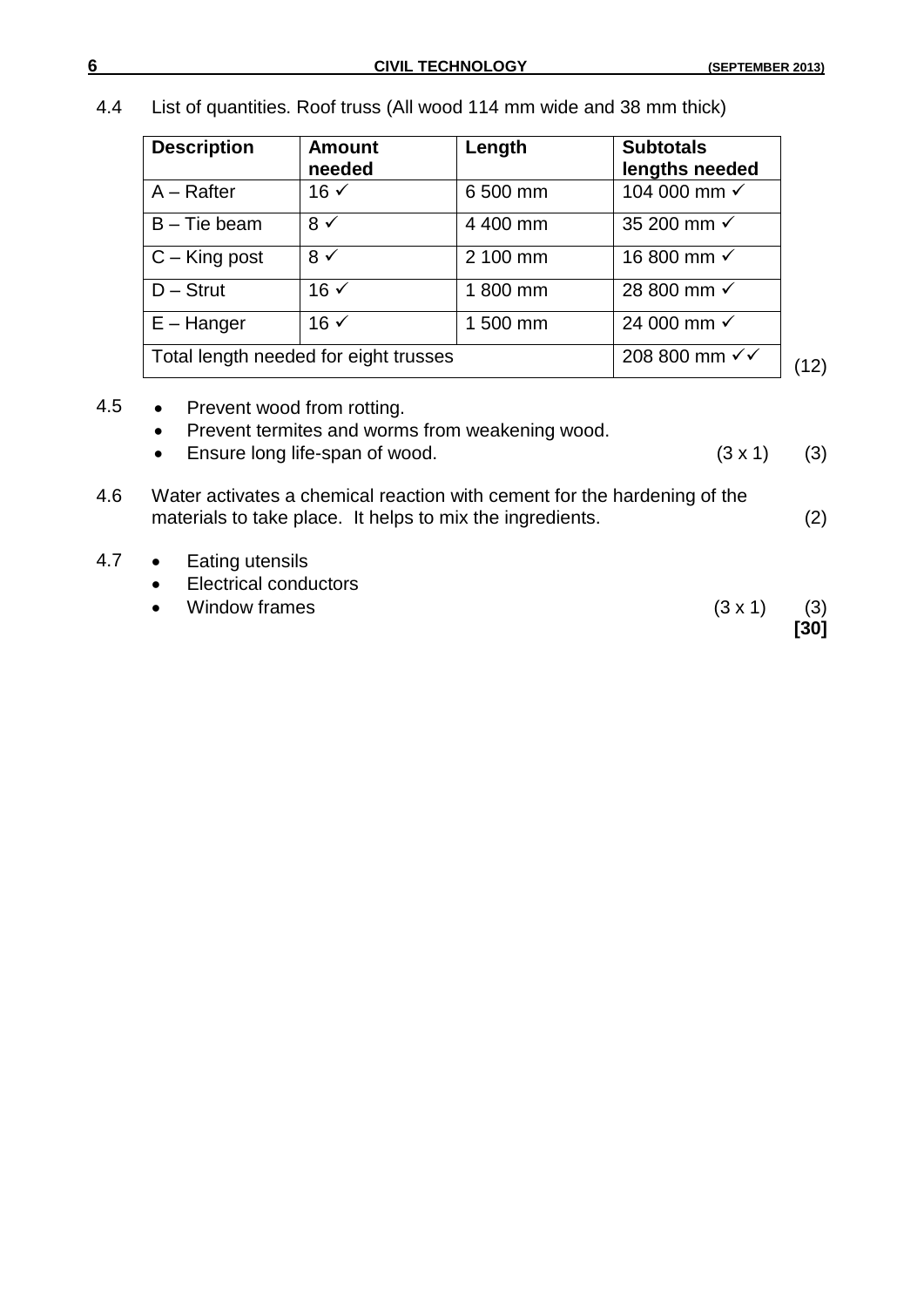#### **QUESTION 5: APPLIED MECHANICS**

5.1 Forces diagram.



#### 5.3 Shear force values

| $A = -30 N \checkmark$              |     |
|-------------------------------------|-----|
| $B = -30 N + 100 N = 70 N \sqrt{6}$ |     |
| $C = 70 N - 80 N = -10 N \sqrt{6}$  |     |
| $D = -10 N - 20 N = -30 N \sqrt{6}$ |     |
| $E = -30 N + 30 N = 0 N V$          | (8) |

**[30]**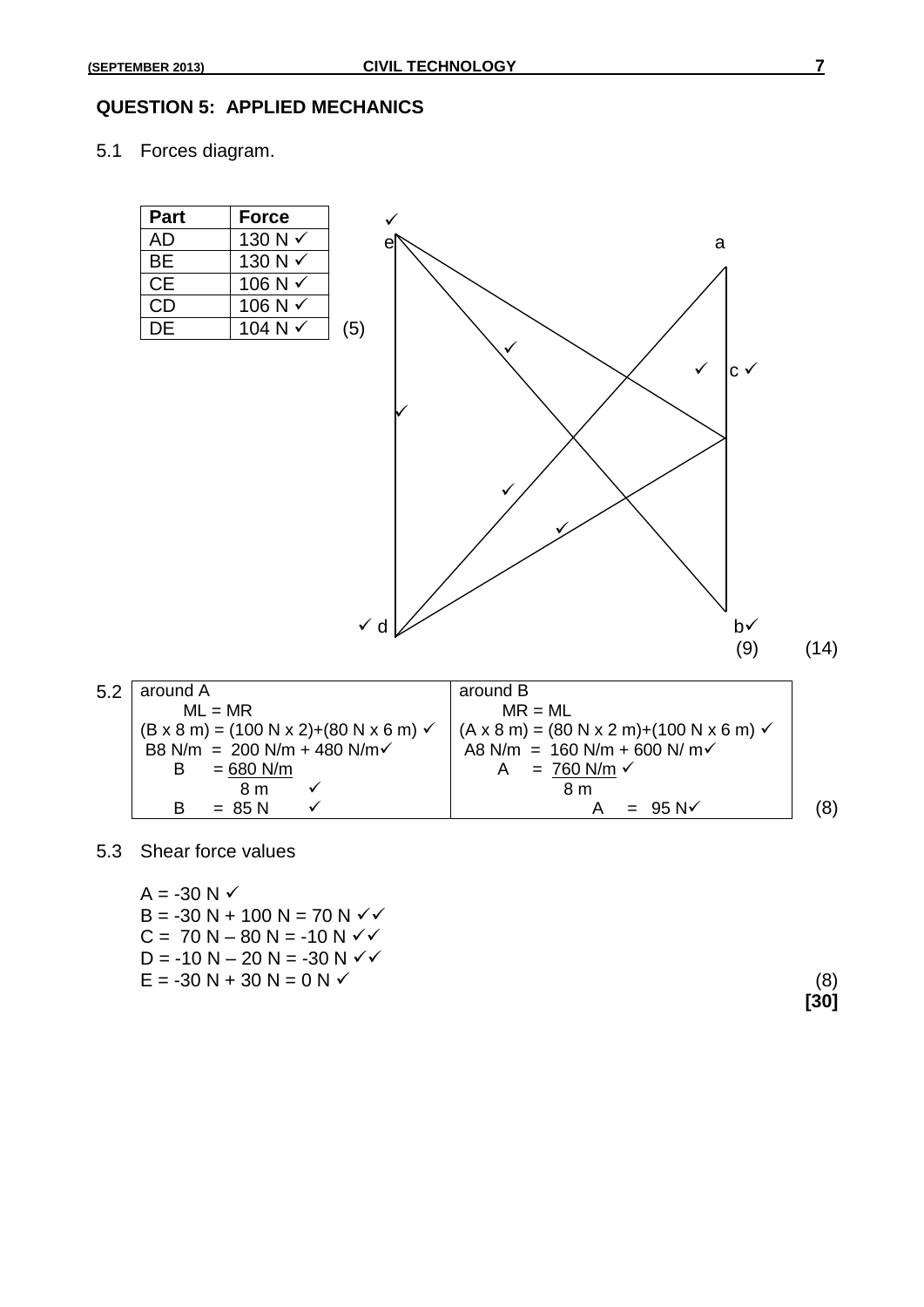#### **QUESTION 6**



**TOTAL: 200**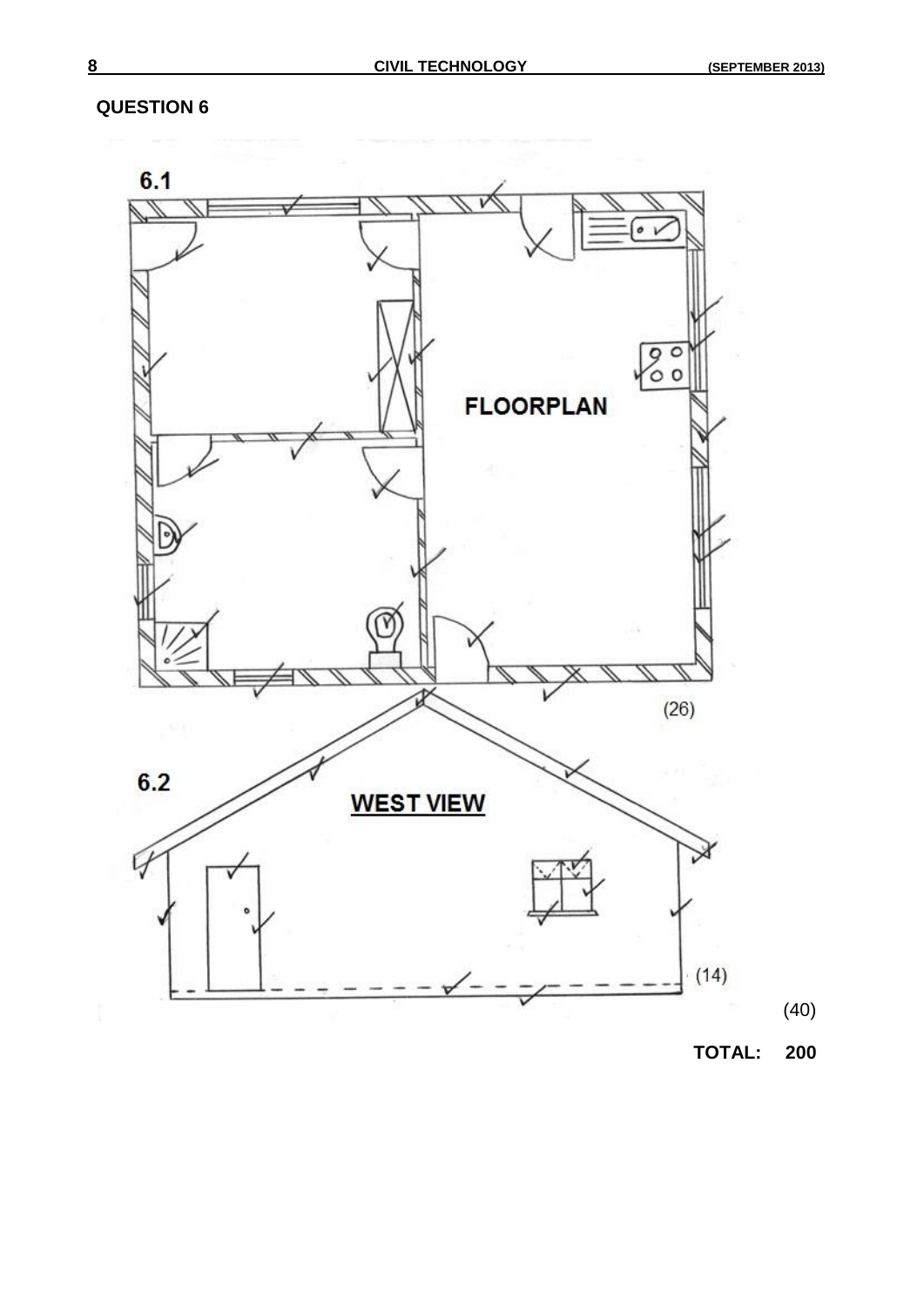



**002 :JAATOT** 

 $(0)$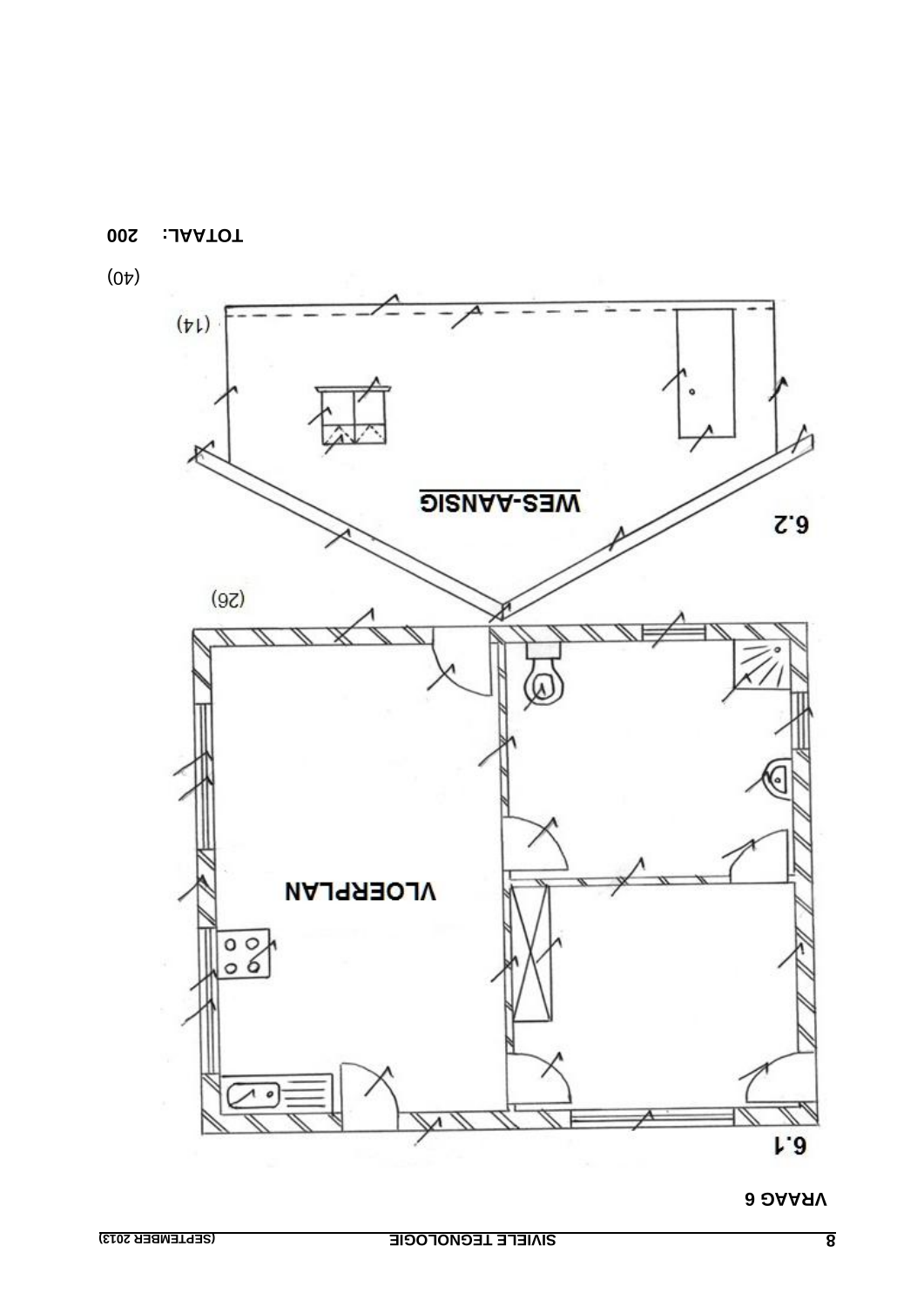#### **VRAAG 5: TOEGEPASTE MEGANIKA**

5.1 Kragtediagram.



Skuifkragte waardes 5.3

 $\angle$  N 98 = 8

 $\vee$  N 0  $\epsilon$ -  $=$   $\forall$  $\angle A \land N$  02 = N 00  $\angle I + N$  08 - = 8  $\gamma$  N 0  $\mu$  = N 08 – N 04 = 0  $N \wedge N$  0 0  $N = N$  0  $N - N$  0  $N - N$ (8)  $\wedge N = N$  0 =  $N \times 30$   $N = N$  0 =  $N \times 10^{-10}$   $N \times 10^{-10}$   $N \times 10^{-10}$ 

**[30]**

(8)  $\vee$  A  $\vee$  A  $\vee$  A  $\vee$  B  $\vee$  A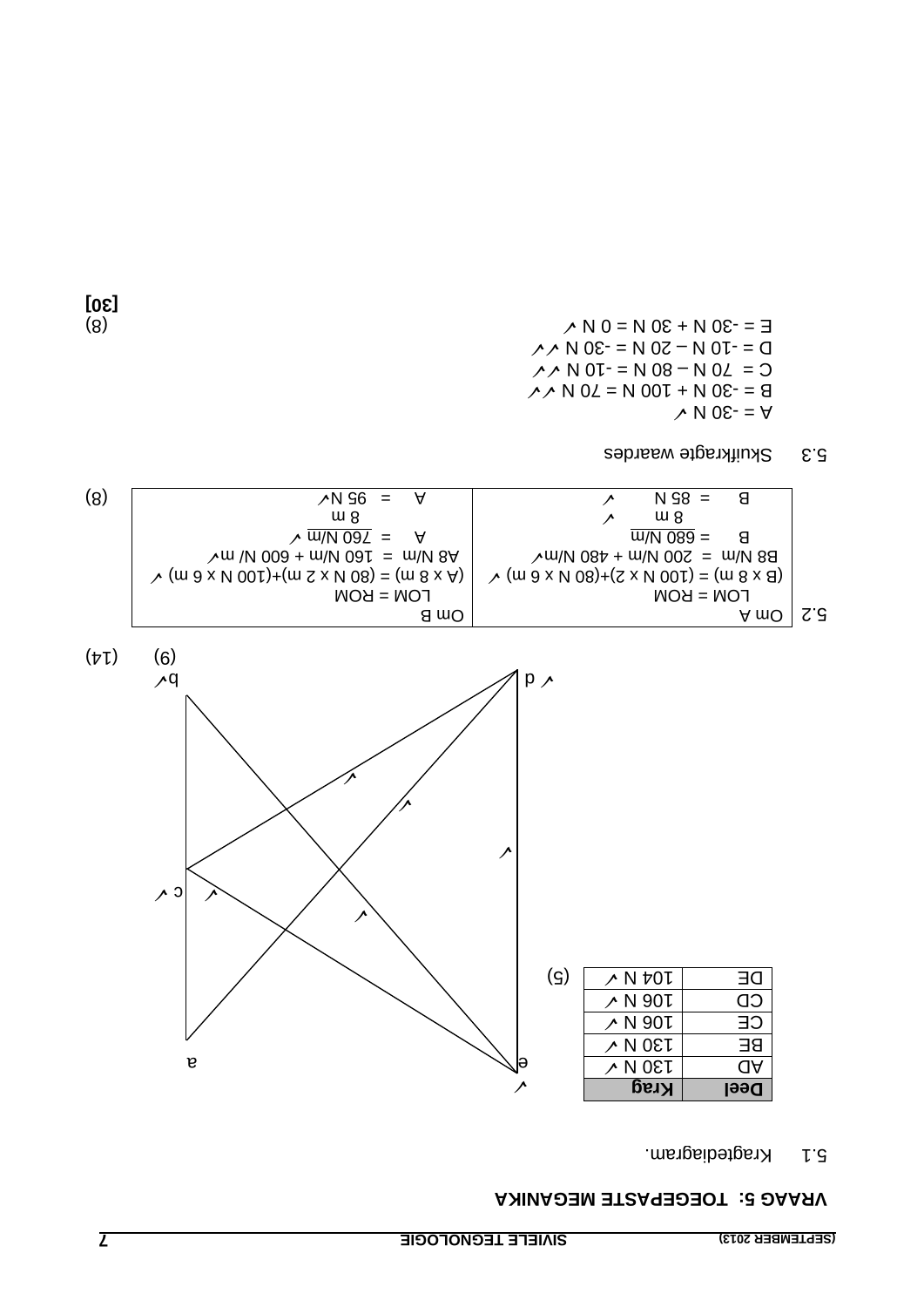$A \cdot A$  Hoeveelheidslys. Dakkap. (Alle hout 111 mm  $A \times B$  who dik)

| $\sim$ mm 008 802                 | Fotale lengte benodig vir agt dakkappe |                               |                   |  |
|-----------------------------------|----------------------------------------|-------------------------------|-------------------|--|
| $\lambda$ mm 000 $\mu$ S          | $\frac{1}{2}$ 009 k                    | ∕ 91                          | $E - H$ anger     |  |
| $\lambda$ mm 008 82               | mm 008 h                               | ∕ 91                          | $10 - 5$ tut      |  |
| $\lambda$ mm 008 at               | $mm$ 001 $\Omega$                      | ∕ 8                           | $C -$ Hoofstyl    |  |
| $\lambda$ mm 002 GS               | $\frac{1}{2}$ with $\frac{1}{2}$       | $\lambda$ 8                   | $B - B$ intbalk   |  |
| $\lambda$ mm 000 $\mu$ 01         | mm 00g 9                               | ∕ 9↓                          | $A - Daks$        |  |
| <b>Devoup</b><br>Subtotale lengte | <b>Lengte</b>                          | penodig<br><b>Hoeveelheid</b> | <b>Beskrywing</b> |  |

 $(2)$ 

- $A$ . **6.** Verhoed dat hout vrot.
- Verhoed dat kewers of wurms die hout verswak.
- $\bullet$  Verseker dat hout in lang lewensduur het.  $(3 \times 1)$  (3)
- 4.6 Water vorm 'n chemiese reaksie met sement wat in harde, sterk massa vorm waarin die sand en klip gebind is en maak mengsel meer (2) bewerkbaar.
- 4.7 · Kookgerei
- Elektrisiteitsgeleiers
- 
- (5)  $(1 \times 5)$  states (6) **[30]**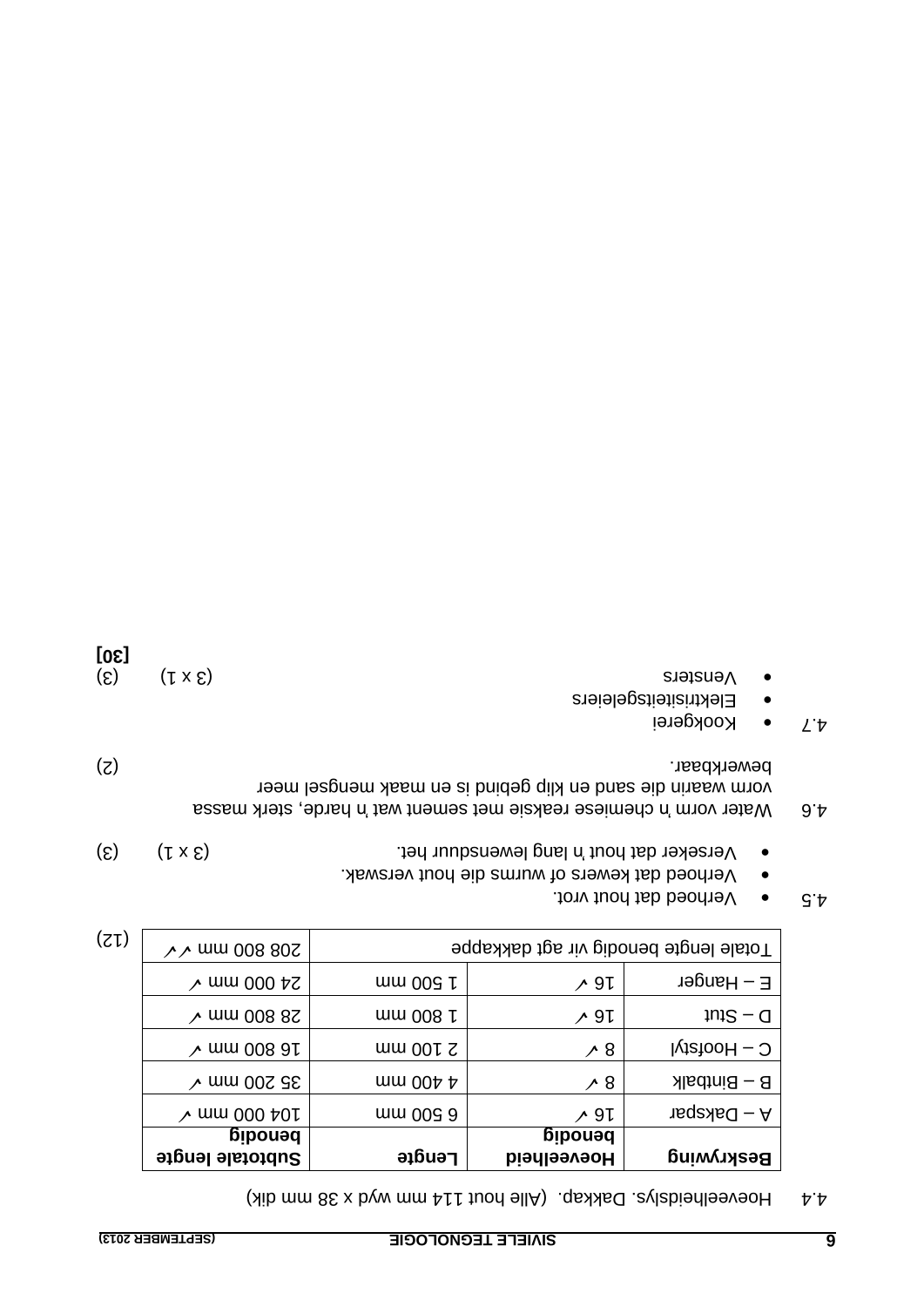|                            | Termoplastiek – Kan verhit word om in verskillende vorms te buig.                                                                                                                                                                                                                                                                                                                | $L^{\dagger}$   |
|----------------------------|----------------------------------------------------------------------------------------------------------------------------------------------------------------------------------------------------------------------------------------------------------------------------------------------------------------------------------------------------------------------------------|-----------------|
|                            | VRAAG 4: MATERIALE EN HOEVEELHEDE                                                                                                                                                                                                                                                                                                                                                |                 |
| [30]<br>$(\iota)$          | d <sup>^</sup><br>4.9.5                                                                                                                                                                                                                                                                                                                                                          |                 |
| (L)                        | 5.9.5<br>ЬЬ                                                                                                                                                                                                                                                                                                                                                                      |                 |
| (L)                        | 2.9.2<br><b>DW</b>                                                                                                                                                                                                                                                                                                                                                               |                 |
| $(\iota)$                  | 8<br>1.6.5                                                                                                                                                                                                                                                                                                                                                                       | 6.5             |
| (5)                        | te steek.<br>Voordeel: As blokkasies skoongemaak word deur skoonmaaktoerusting in<br>'a lnspeksie-oog word geïnstalleer om maklik te sien as daar 'n blokkasie is.                                                                                                                                                                                                               | $8.\epsilon$    |
| $(\nabla)$                 | $(5 \times 4 \text{ eV})$<br>Sirkulasie-pype moet geïsoleer word om verlies van hitte te voorkom.<br>Panele moet so geplaas word dat dit nie in skaduwee is nie.<br>Moet SABS goedgekeur wees.<br>Moet teen 'n helling van 35 grade opgerig word.<br>Sonpanele moet noord wys.                                                                                                   | L.E             |
| (5)                        | Verg relatief min onderhoud.<br>Skoon energie / geen afvalstowwe.                                                                                                                                                                                                                                                                                                                | 9.5             |
| (5)                        | turbines aandryf om elektrisiteit op te wek.<br>Radioaktiewe materiaal word gebruik om water in stoom te verander wat                                                                                                                                                                                                                                                            | $G.\mathcal{E}$ |
| $\left( \mathsf{S}\right)$ | watermeter loop die verbruikerspyp v na die huis.<br>$\frac{1}{2}$ enspunt waar die munisipale afsluitkraan v en watermeter v is. Vanaf die<br>Vd tot herdeelleidings qool agnibielleebow alsqicuuM<br>boofleidings $\sqrt{6}$ en verdeelleidings $\sqrt{6}$ and $\sqrt{6}$ above and the penodig word.<br>Water word vanaf die reservoirs van die plaaslike owerheid verdeel in | Þ.ε             |
| $\overline{\mathsf{S}}$    | <b>SIVIELE TEGNOLOGIE</b><br>(SEPTEMBER 2013)                                                                                                                                                                                                                                                                                                                                    |                 |

|               | G.E.P | C                                                                                                | $(\iota)$  |
|---------------|-------|--------------------------------------------------------------------------------------------------|------------|
|               | A.B.A | A                                                                                                | $(\iota)$  |
|               | f.3.3 | 8                                                                                                | $(\iota)$  |
|               | S.E.P | Ε                                                                                                | $(\iota)$  |
| $\epsilon$    | 1.5.1 | Ω                                                                                                | $(\iota)$  |
| $Z^{\dagger}$ |       | Vertroebelde glas / patroonglas                                                                  | $(\iota)$  |
|               |       | vorm te verander nie.<br>Termoverharde plastiek – Hard en breekbaar, kan nie weer verhit word om | $(\nabla)$ |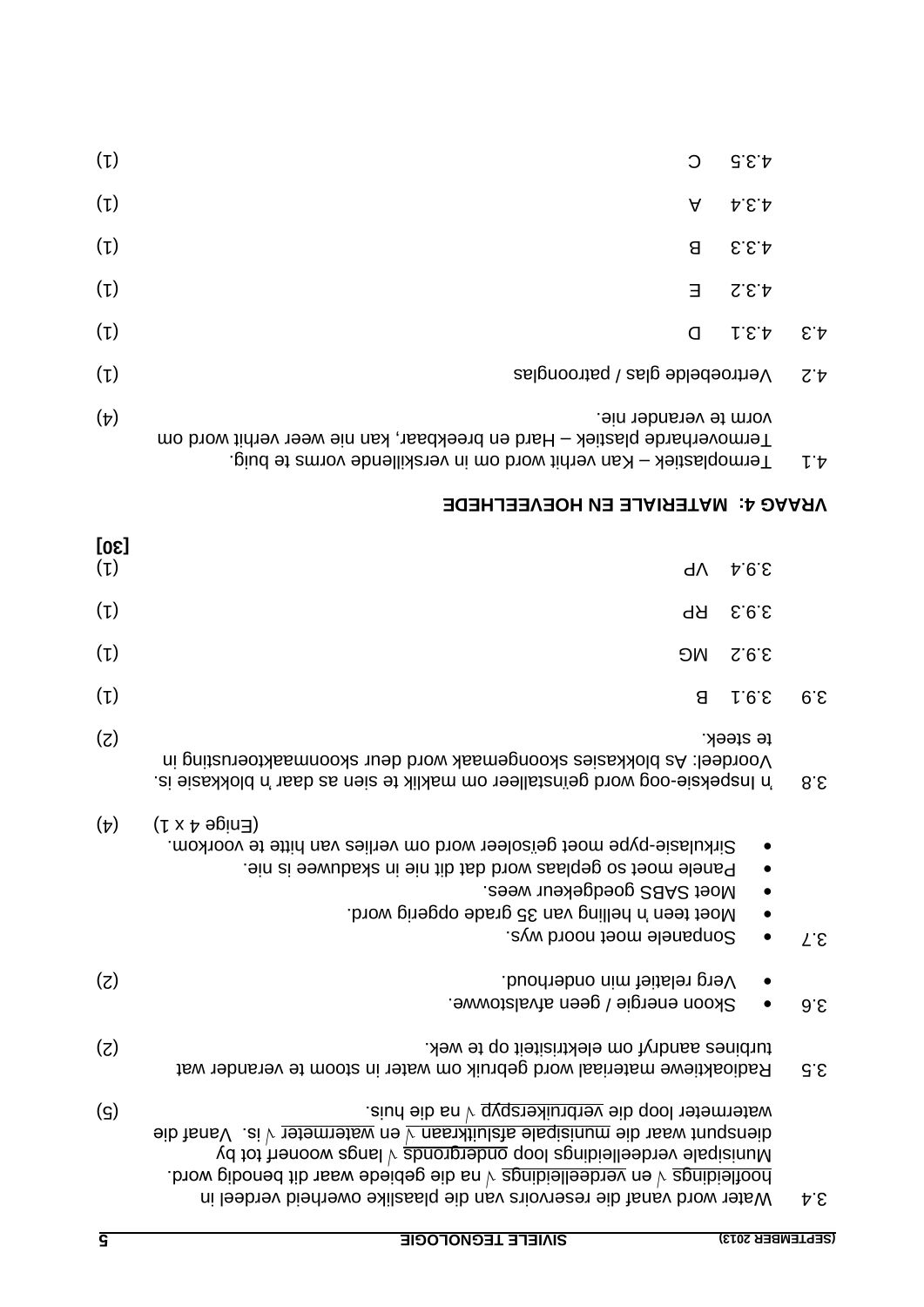| (SEPIEMBER 2013) | <b>SINIEFE LEGNOFOGIE</b>                                                                                                         |     |
|------------------|-----------------------------------------------------------------------------------------------------------------------------------|-----|
| (5)              | Hoogte en afstand vanaf bukswaterpas tot by die voorwerp.                                                                         | 77. |
| (z)              | Saktoets en kubustoets                                                                                                            | 8.S |
| $(\nabla)$       | beton word met staalstawe versterk. $\forall$<br>Massabeton word net so gebruik sonder versterking $\forall \forall$ en gewapende | 6.5 |



- .brow readleer word.
- Geute met afvoerpype wat water vanaf gebou weglei.
- Plaas plastiekmembraan aan buitekant van muur en onder vloer.

 $(9)$ 

**[40]**

(3) Dreineerkanale om water weg te lei.

### **SIVIELE DIENSTE : 3 VRAAG**

3.1 (Ontbrekende woord)

2.10 Waaiertipe dakkap

- termostaat
- mangat 3.1.2
- vetvanger 3.1.3
- 3.1.4 vlotterklep
- (5) (5 x 1) rooi 3.1.5
- Vanaf die verdeelbord word die krag verdeel na die verskillende 3.2 (1) verbruikerspunte.
- $s.s.$   $\bullet$   $\bullet$  PVC-pype is lig in massa.
- Kry in lang lengtes.
- Minder laswerk nodig.
- om te installeer.
- e Goeie vloeidoeltreffendheid.
- · Bied weerstand teen chemiese stowwe.
- $\bullet$  Digte lasse moontlik.  $\bullet$  Digte lasse moontlik.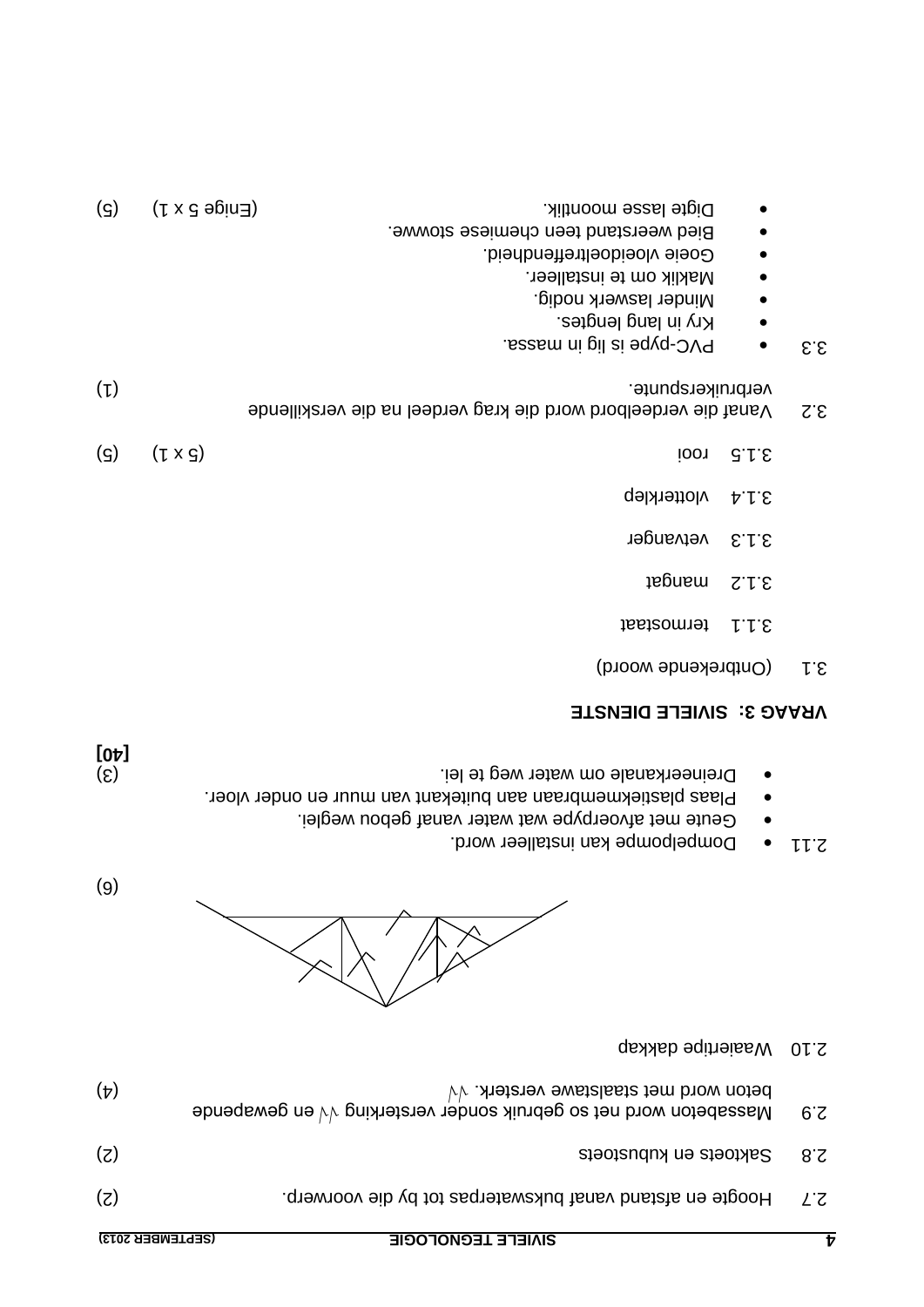| $\overline{\epsilon}$ |                                       | <b>SIVIELE TEGNOLOGIE</b><br>(SEPTEMBER 2013)                                                                                                                                                                   |       |
|-----------------------|---------------------------------------|-----------------------------------------------------------------------------------------------------------------------------------------------------------------------------------------------------------------|-------|
|                       |                                       | <b>Suurstof</b><br><b>Hitte</b>                                                                                                                                                                                 | 8.1   |
| $(\mathcal{S})$       |                                       | <b>Brandstof</b>                                                                                                                                                                                                |       |
| [30]<br>$(\iota)$     |                                       | CO <sub>2</sub> - of droë chemikalieë brandblusser                                                                                                                                                              | 6·    |
|                       |                                       | <b>VRAAG 2: GEVORDERDE KONSTRUKSIEPROSESSE</b>                                                                                                                                                                  |       |
| (5)                   |                                       | die gewig van die gebou na meer stabiele grond oor te dra.<br>Heipale is 'n betonkolom wat dien as onderdeel van 'n ondasie wat help om                                                                         | r.s   |
| $(\iota)$             |                                       | By onstabiele grond waar dit nie die gewig van die gebou kan dra nie.                                                                                                                                           | $Z^2$ |
|                       |                                       | Min bekisting benodig<br>Beter klank-en hitte-isolasie<br>Geen geskoolde arbeid benodig<br>Maklik om op te rig en tydbesparend<br>Het uitstekende strukturele integriteit<br>Dit is goedkoper as soliede vloere | 2.3   |
| $(\nabla)$            | $(5 \times 4 \text{ e}$ (Fnige 4 x 1) | Minder beton benodig<br>Kwaliteit gepleisterde soffiet met geen lasse                                                                                                                                           |       |
| $(\mathcal{S})$       | $(5 \times 5 \text{ e})$              | Nat beton<br>Staalmat versterking<br>Rib (betonbalk)<br><b>Betonblokke</b>                                                                                                                                      | Þ΄Z   |
| $(\mathcal{E})$       |                                       | Bout en moer<br>Klinknaels<br>SiewS                                                                                                                                                                             | G.S   |
|                       |                                       | Ronde betonkolom                                                                                                                                                                                                | 9.5   |
|                       | Byskrifte – 4                         | <b>Heliese binder</b><br>Staalstaaf                                                                                                                                                                             |       |
|                       | Akkuraatheid – 6                      |                                                                                                                                                                                                                 |       |

 $(01)$ 

O

Betonkolom -

Skaal 1 : 10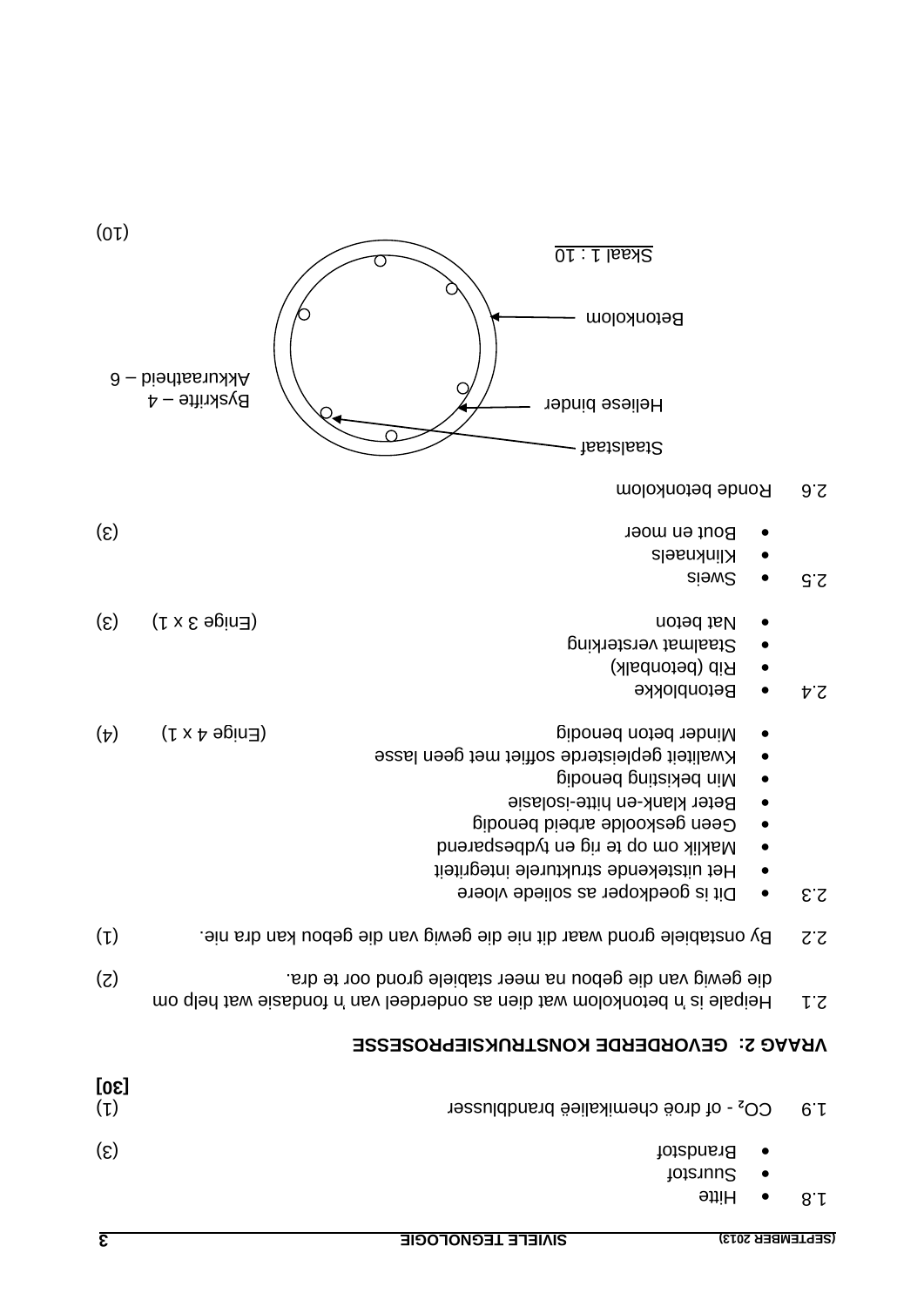#### **KONSTRUKSIEPROSESSE : 1 VRAAG**

| $\left( \mathcal{E}\right)$ | Oplosaings in organiese oplosnidels<br>Wateroplossings met metaalsoute                                                                                                                                                                                                                                                                                                                                                                                                                                  |                      |  |
|-----------------------------|---------------------------------------------------------------------------------------------------------------------------------------------------------------------------------------------------------------------------------------------------------------------------------------------------------------------------------------------------------------------------------------------------------------------------------------------------------------------------------------------------------|----------------------|--|
|                             | Koolteer kreosote                                                                                                                                                                                                                                                                                                                                                                                                                                                                                       | $L^{\cdot}$          |  |
| $(\zeta)$                   | $(L \times Z)$<br>Lig die ledemaat hoër as hart van persoon en hou persoon warm.<br>drukverband.<br>Plaas volgehoue druk met verband op wond en verbind met                                                                                                                                                                                                                                                                                                                                             | 9.1                  |  |
| $(\nabla)$                  | $(1 \times p)$<br>Verseker dat drukdele nie buig nie.<br>Hou kapspasiëring konstant.<br>Verseker dat boonste en onderste dele van daksparre reguit bly.<br>Hou kappe vertikaal as dit opgestel is.                                                                                                                                                                                                                                                                                                      | $G \cdot L$          |  |
| (Z)                         | Dakskroewe, haakbout en moer                                                                                                                                                                                                                                                                                                                                                                                                                                                                            | $\nabla \cdot L$     |  |
| (၁)                         | $(5 \times 3 \text{ eV})$<br><b>DIG.</b><br>Geen ongemagligde persone op steiers mag toegelaat word<br>Mag nie verskuif met werkers op steiers nie.<br>Moet regop opgerig word.<br>Pype moet in goeie toestand wees.<br>Koppelings moet stewig wees.<br>Moet aan gebou vasgemaak wees.<br>Plaas materiaal so dat werkers vryelik kan beweeg.<br>. High profissi word nie.<br>Uitstaande hoeke moet beskut wees.<br>Moet stewig wees en onbuigbaar wees.<br>Moet op 'n gelyk oppervlakte staan.<br>A.B.f |                      |  |
| $(\mathfrak{p})$            | <b>Basisplaat</b><br>E.E.f                                                                                                                                                                                                                                                                                                                                                                                                                                                                              |                      |  |
| (5)                         | Steierbokke en pypsteiers<br>S.E.I                                                                                                                                                                                                                                                                                                                                                                                                                                                                      |                      |  |
| (5)                         | en werkers te ondersteun wat op hoë vlakke moet werk.<br>Steierwerk is tydelike pypstellasies wat opgerig word om materiaal<br>1.5.1                                                                                                                                                                                                                                                                                                                                                                    |                      |  |
|                             | Steierwerk                                                                                                                                                                                                                                                                                                                                                                                                                                                                                              | $\epsilon$ . $\hbar$ |  |
| $(\mathfrak{t})$            | Half-inlaatvoeg                                                                                                                                                                                                                                                                                                                                                                                                                                                                                         | $Z^{\cdot}$          |  |
| $(\nabla)$                  | $(5 \times 4 \text{ e}$ (Fnige 4 x 1)<br>Wag tot die boor stop voordat jy die boor neersit.<br>Klein voorwerpe wat geboor word moet vasgeklamp wees.<br>Hou die koord weg van skerp hoeke.<br>Verwyder die klembussleutel voordat jy die masjien aanskakel.<br>Hou masjien stewig met twee hande vas.<br>Dra 'n beskermingsbril.                                                                                                                                                                        |                      |  |